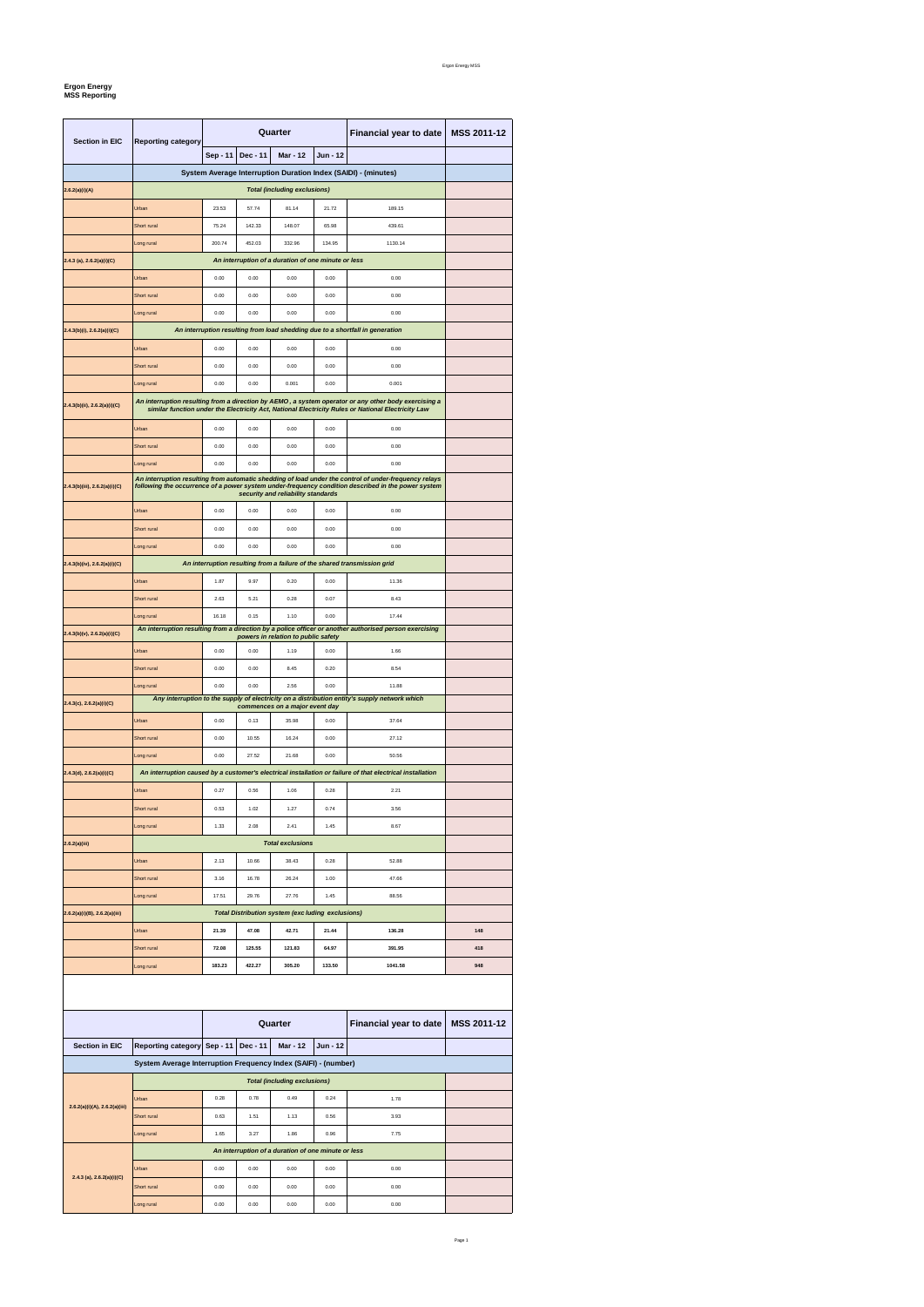Ergon Energy MSS

Page 2

| <b>Section in EIC</b> | A description of any major event days                                                                                                                     | Date                      |
|-----------------------|-----------------------------------------------------------------------------------------------------------------------------------------------------------|---------------------------|
|                       | Severe thunderstorms and Lightening Stikes across Northern areas of QLD and Bushfires, Storms and hailstorms across Central and<br>Southern areas of QLD. | Saturday, 15 October 2011 |
|                       | Heavy rain, damaging winds and flash flooding to the following regions - Fraser, Wide Bay Burnett, Sunshine Coasts and adjacent inland<br>areas of QLD.   | Monday, 5 March 2012      |
|                       | Heavy rainfall and a Tornado that devastated the Townsville area                                                                                          | Tuesday, 20 March 2012    |
|                       |                                                                                                                                                           |                           |
| 2.6.2(a)(i)(D)        |                                                                                                                                                           |                           |
|                       |                                                                                                                                                           |                           |
|                       |                                                                                                                                                           |                           |
|                       |                                                                                                                                                           |                           |
|                       |                                                                                                                                                           |                           |
|                       |                                                                                                                                                           |                           |

| $2.4.3(b)(i)$ , $2.6.2(a)(i)(C)$ | An interruption resulting from load shedding due to a shortfall in generation                                                                                                                               |      |      |                                                         |      |                                                                          |      |
|----------------------------------|-------------------------------------------------------------------------------------------------------------------------------------------------------------------------------------------------------------|------|------|---------------------------------------------------------|------|--------------------------------------------------------------------------|------|
|                                  | Urban                                                                                                                                                                                                       | 0.00 | 0.00 | 0.00                                                    | 0.00 | 0.00                                                                     |      |
|                                  | Short rural                                                                                                                                                                                                 | 0.00 | 0.00 | 0.00                                                    | 0.00 | 0.00                                                                     |      |
|                                  | Long rural                                                                                                                                                                                                  | 0.00 | 0.00 | 0.00                                                    | 0.00 | 0.00                                                                     |      |
|                                  | An interruption resulting from a direction by AEMO, a system operator or any other body exercising a<br>similar function under the Electricity Act, National Electricity Rules or National Electricity Law  |      |      |                                                         |      |                                                                          |      |
| 2.4.3(b)(ii), 2.6.2(a)(i)(C)     | Urban                                                                                                                                                                                                       | 0.00 | 0.00 | 0.00                                                    | 0.00 | 0.00                                                                     |      |
|                                  | Short rural                                                                                                                                                                                                 | 0.00 | 0.00 | 0.00                                                    | 0.00 | 0.00                                                                     |      |
|                                  | Long rural                                                                                                                                                                                                  | 0.00 | 0.00 | 0.00                                                    | 0.00 | 0.00                                                                     |      |
|                                  | An interruption resulting from automatic shedding of load under the control of under-frequency relays<br>following the occurrence of a power system under-frequency condition described in the power system |      |      |                                                         |      |                                                                          |      |
| 2.4.3(b)(iii), 2.6.2(a)(i)(C)    | Urban                                                                                                                                                                                                       | 0.00 | 0.00 | 0.00                                                    | 0.00 | 0.00                                                                     |      |
|                                  | Short rural                                                                                                                                                                                                 | 0.00 | 0.00 | 0.00                                                    | 0.00 | 0.00                                                                     |      |
|                                  | Long rural                                                                                                                                                                                                  | 0.00 | 0.00 | 0.00                                                    | 0.00 | 0.00                                                                     |      |
|                                  |                                                                                                                                                                                                             |      |      |                                                         |      | An interruption resulting from a failure of the shared transmission grid |      |
| 2.4.3(b)(iv), 2.6.2(a)(i)(C)     | Urban                                                                                                                                                                                                       | 0.05 | 0.25 | 0.01                                                    | 0.00 | 0.30                                                                     |      |
|                                  | Short rural                                                                                                                                                                                                 | 0.05 | 0.13 | 0.02                                                    | 0.01 | 0.21                                                                     |      |
|                                  | Long rural                                                                                                                                                                                                  | 0.33 | 0.01 | 0.08                                                    | 0.00 | 0.41                                                                     |      |
|                                  | An interruption resulting from a direction by a police officer or another authorised person exercising                                                                                                      |      |      |                                                         |      |                                                                          |      |
| $2.4.3(b)(v)$ , $2.6.2(a)(i)(C)$ | Urban                                                                                                                                                                                                       | 0.00 | 0.00 | 0.00                                                    | 0.00 | 0.00                                                                     |      |
|                                  | Short rural                                                                                                                                                                                                 | 0.00 | 0.00 | 0.00                                                    | 0.00 | 0.01                                                                     |      |
|                                  | Long rural                                                                                                                                                                                                  | 0.00 | 0.00 | 0.00                                                    | 0.00 | 0.00                                                                     |      |
|                                  | Any interruption to the supply of electricity on a distribution entity's supply network which                                                                                                               |      |      |                                                         |      |                                                                          |      |
| $2.4.3(c)$ , $2.6.2(a)(i)(C)$    | Urban                                                                                                                                                                                                       | 0.00 | 0.00 | 0.04                                                    | 0.00 | 0.04                                                                     |      |
|                                  | Short rural                                                                                                                                                                                                 | 0.00 | 0.08 | 0.05                                                    | 0.00 | 0.14                                                                     |      |
|                                  | Long rural                                                                                                                                                                                                  | 0.00 | 0.19 | 0.10                                                    | 0.00 | 0.29                                                                     |      |
|                                  | An interruption caused by a customer's electrical installation or failure of that electrical installation                                                                                                   |      |      |                                                         |      |                                                                          |      |
| 2.4.3(d), 2.6.2(a)(i)(C)         | Urban                                                                                                                                                                                                       | 0.00 | 0.00 | 0.01                                                    | 0.00 | 0.02                                                                     |      |
|                                  | Short rural                                                                                                                                                                                                 | 0.00 | 0.01 | 0.01                                                    | 0.00 | 0.02                                                                     |      |
|                                  | Long rural                                                                                                                                                                                                  | 0.00 | 0.01 | 0.01                                                    | 0.00 | 0.03                                                                     |      |
| 2.6.2(a)(iii)                    |                                                                                                                                                                                                             |      |      | <b>Total exclusions</b>                                 |      |                                                                          |      |
|                                  | Urban                                                                                                                                                                                                       | 0.06 | 0.25 | 0.06                                                    | 0.00 | 0.36                                                                     |      |
|                                  | Short rural                                                                                                                                                                                                 | 0.06 | 0.22 | 0.08                                                    | 0.01 | 0.38                                                                     |      |
|                                  | Long rural                                                                                                                                                                                                  | 0.33 | 0.20 | 0.19                                                    | 0.00 | 0.73                                                                     |      |
|                                  |                                                                                                                                                                                                             |      |      | <b>Total Distribution System (excluding exclusions)</b> |      |                                                                          |      |
| 2.6.2(a)(i)(B), 2.6.2(a)(iii)    | Urban                                                                                                                                                                                                       | 0.22 | 0.53 | 0.43                                                    | 0.24 | 1.41                                                                     | 1.96 |
|                                  | Short rural                                                                                                                                                                                                 | 0.57 | 1.29 | 1.05                                                    | 0.55 | 3.55                                                                     | 3.90 |
|                                  | ong rural                                                                                                                                                                                                   | 1.32 | 3.07 | 1.67                                                    | 0.95 | 7.02                                                                     | 7.30 |

| <b>Section in EIC</b> | An explanation of reasons for a distribution entity exceeding (where applicable) those minimum service                                                                                                                                                                                                                                                                                                                                                                                                                                                                                              | <b>Exceeded MSS</b> |
|-----------------------|-----------------------------------------------------------------------------------------------------------------------------------------------------------------------------------------------------------------------------------------------------------------------------------------------------------------------------------------------------------------------------------------------------------------------------------------------------------------------------------------------------------------------------------------------------------------------------------------------------|---------------------|
|                       | Long Rural SAIDI remained unfavourable to the end of year MSS Limit due to Severe thunderstorms and Lightening Strikes across<br>Northern areas of QLD and Bushfires, Storms and hailstorms across Central and Southern areas of QLD in October 2011 and Heavy rains<br>and a Tornado in Townsville, severe thunderstorms and Lightening Strikes across Northern areas of QLD and Bushfires, Storms and<br>hailstorms across Central and Southern areas of QLD in March 2012. Due to these extreme weather conditions performance of Long Rural<br>feeders were adversely impacted in Ergon Energy. | <b>LR SAIDI</b>     |
|                       |                                                                                                                                                                                                                                                                                                                                                                                                                                                                                                                                                                                                     |                     |
|                       |                                                                                                                                                                                                                                                                                                                                                                                                                                                                                                                                                                                                     |                     |
|                       |                                                                                                                                                                                                                                                                                                                                                                                                                                                                                                                                                                                                     |                     |
| 2.6.2(a)(i)(E)        |                                                                                                                                                                                                                                                                                                                                                                                                                                                                                                                                                                                                     |                     |
|                       |                                                                                                                                                                                                                                                                                                                                                                                                                                                                                                                                                                                                     |                     |
|                       |                                                                                                                                                                                                                                                                                                                                                                                                                                                                                                                                                                                                     |                     |
|                       |                                                                                                                                                                                                                                                                                                                                                                                                                                                                                                                                                                                                     |                     |
|                       |                                                                                                                                                                                                                                                                                                                                                                                                                                                                                                                                                                                                     |                     |
|                       |                                                                                                                                                                                                                                                                                                                                                                                                                                                                                                                                                                                                     |                     |
|                       |                                                                                                                                                                                                                                                                                                                                                                                                                                                                                                                                                                                                     |                     |